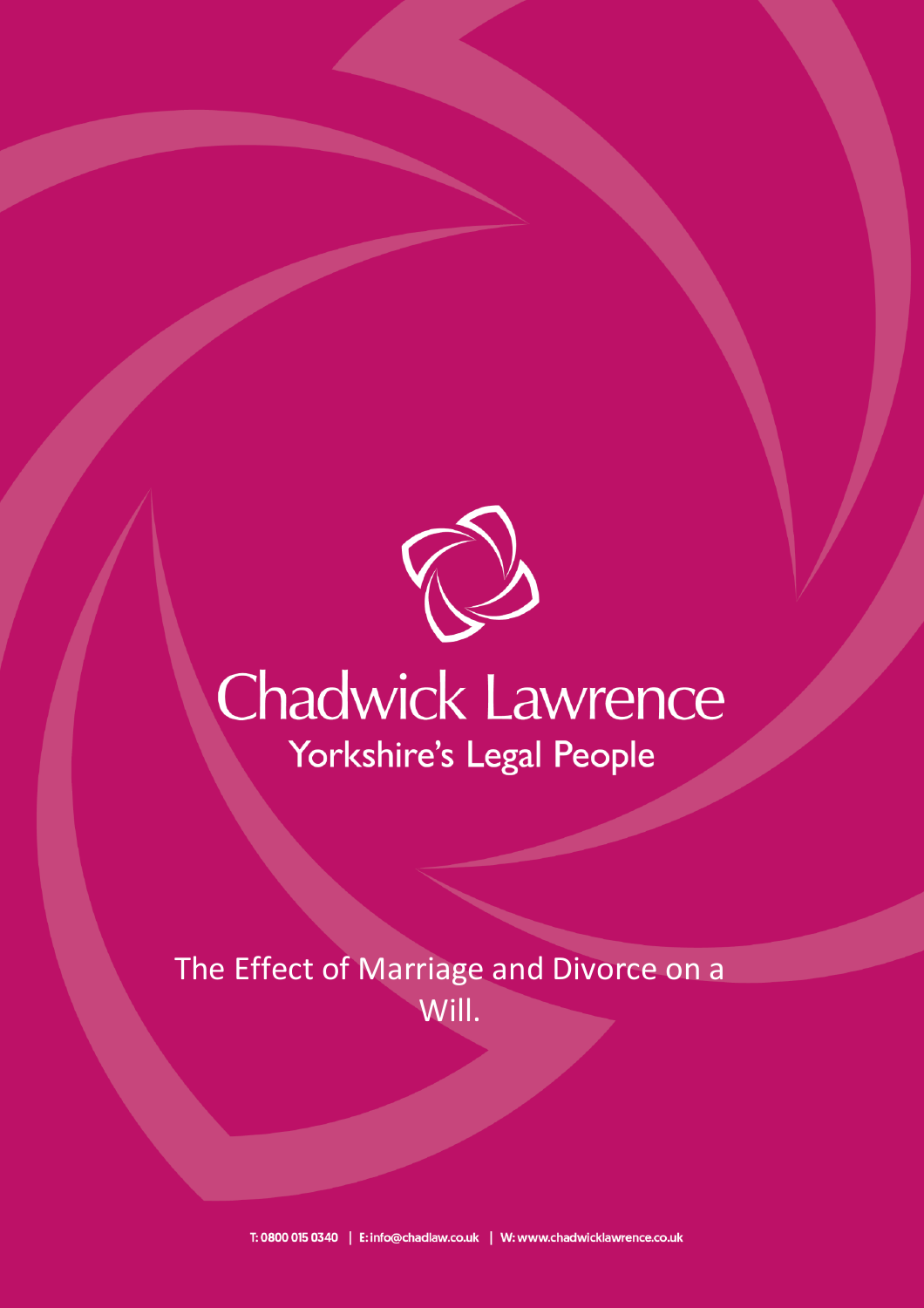

## **The effect of Marriage and Divorce on a Will.**

It is usual when an individual is unhappy with the contents of a Will, that a new Will is made that revokes the older one. There are however, some circumstances that will automatically either revoke or invalidate some dispositions in a Will.

## **Marriage/entering into a Civil Partnership**

On Marriage or Civil Partnership, an individual's existing Will is automatically revoked. This means that a Will becomes invalid and the estate will be distributed in accordance with the 'Rules of Intestacy' (a Statutory checklist which determines where property goes without a Will). Your entire estate may not necessarily go to your spouse/civil partner under the intestacy rules so a Will is vital to ensure that your wishes are documented prior to and during marriage.

It is possible however to avoid the revocation by making a Will 'in contemplation of marriage' which means that a clause can be placed in your Will that stipulates that an impending marriage does not revoke the Will. This means that you do not have to wait until after marriage to make a Will so that provisions are in place. There are however specific rules to ensure that a Will is not revoked by marriage. A Will cannot be made in contemplation of any marriage (there must be an intention to marry a specific person) and it is therefore important to seek advice to ensure that a Will made in expectation of marriage is enforceable.

If a Will is not made prior to marriage, a cohabitee is not entitled to any provision from your estate under the Intestacy Rules. Regardless, under the Inheritance (Provision for Family and Dependants) Act 1975, a cohabitee can make a claim for financial provision. This is however difficult to claim under, time consuming, costly and stressful for your family so it is vital to make an effective Will prior to marriage.



T: 0800 015 0340 E: info@chadlaw.co.uk W: www.chadwicklawrence.co.uk